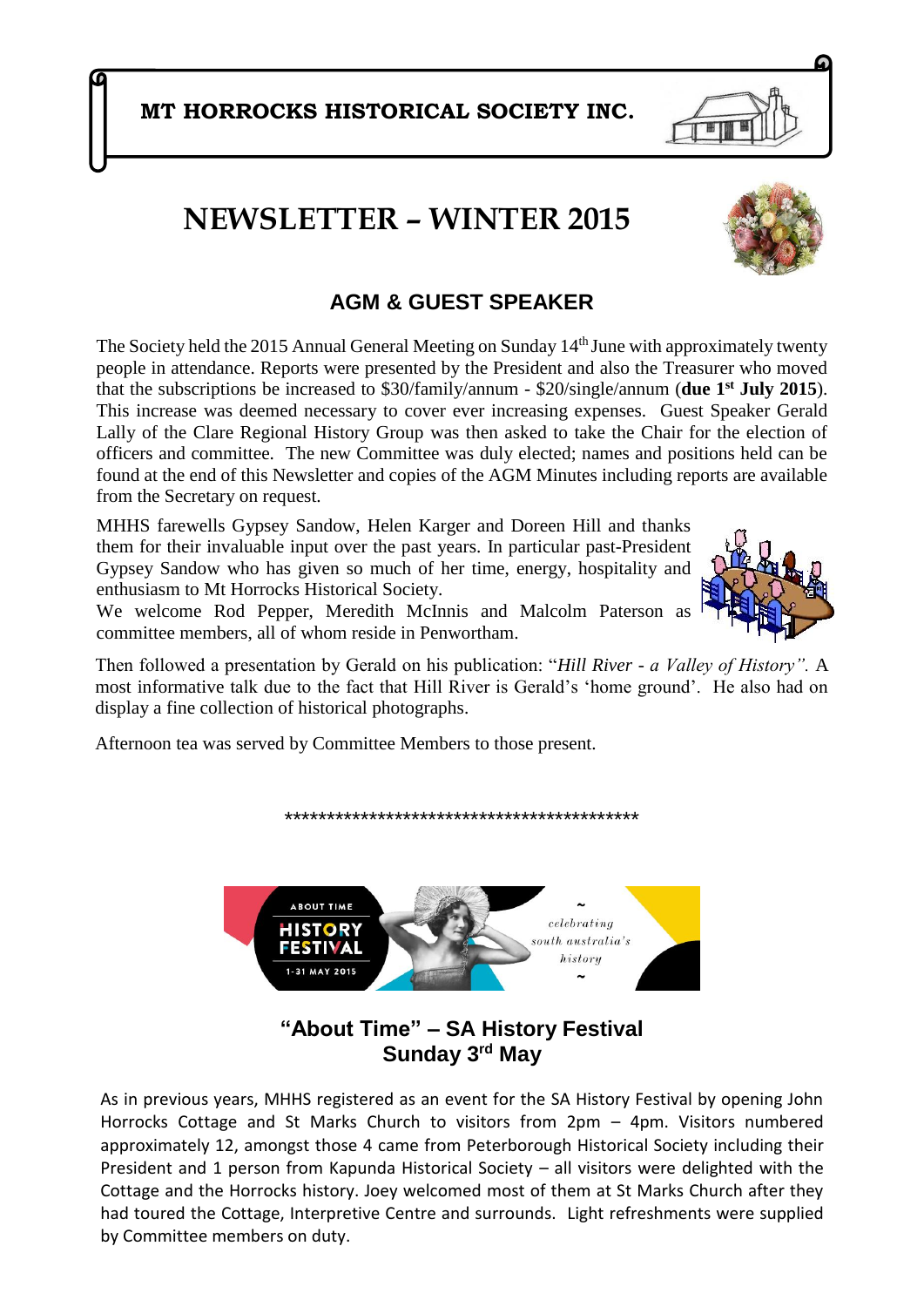

Visit - Saturday 16<sup>th</sup> May

Fifty members of Diocese of Willochra, who were celebrating their Centenary, had included John Horrocks Cottage and St Marks Church in their itinerary. Malcolm Weddle joined them on their coach to present a brief talk on John Horrocks. The group was then invited to tour the Cottage, Interpretive Centre and St Marks Church. All were most interested to have a glimpse of early pioneer life.

------------------------------------

## **Home Assist Group – Salisbury**

Visit - Tuesday - 9<sup>th</sup> June

MHHS Committee members welcomed a group of ten people from the Salisbury Home Assist Group. They visited John Horrocks Cottage and St Marks Church and were most interested in the story of Horrocks.

#### **Horrockses Visit John Horrocks Cottage**



Ken & Jan Horrocks from Victoria visited the cottage and were given a comprehensive tour by David & Wendy Spackman. The couple are unaware of any connection with John Horrocks and the Horrocks family, but are delving into their family history seeking any connection.

## **State Library of South Australia**

**17 July 2015–25 October 2015** Keith Murdoch Gallery

Australian sketchbook: Colonial life and the art of ST Gill

Encounter the people and places of colonial Australia in this free exhibition celebrating a lifetime of work by artist ST Gill - This exhibition is open 10am-5pm (until 9pm Thursday).

## **A Penwortham SA Wine travels to Penwortham UK**



As mentioned in the Autumn Newsletter, Peter Wilkinson and his wife Dot from Penwortham UK visited our Penwortham earlier in the year. While here they purchased a number of bottles of a wine bearing a "*Penwortham*" label from Jeanneret Wines. Peter kindly passed on one of the bottles to Christopher Nelson, the vicar of St Mary's Church, Penwortham UK who most graciously received it on a sunny spring day in Penwortham.

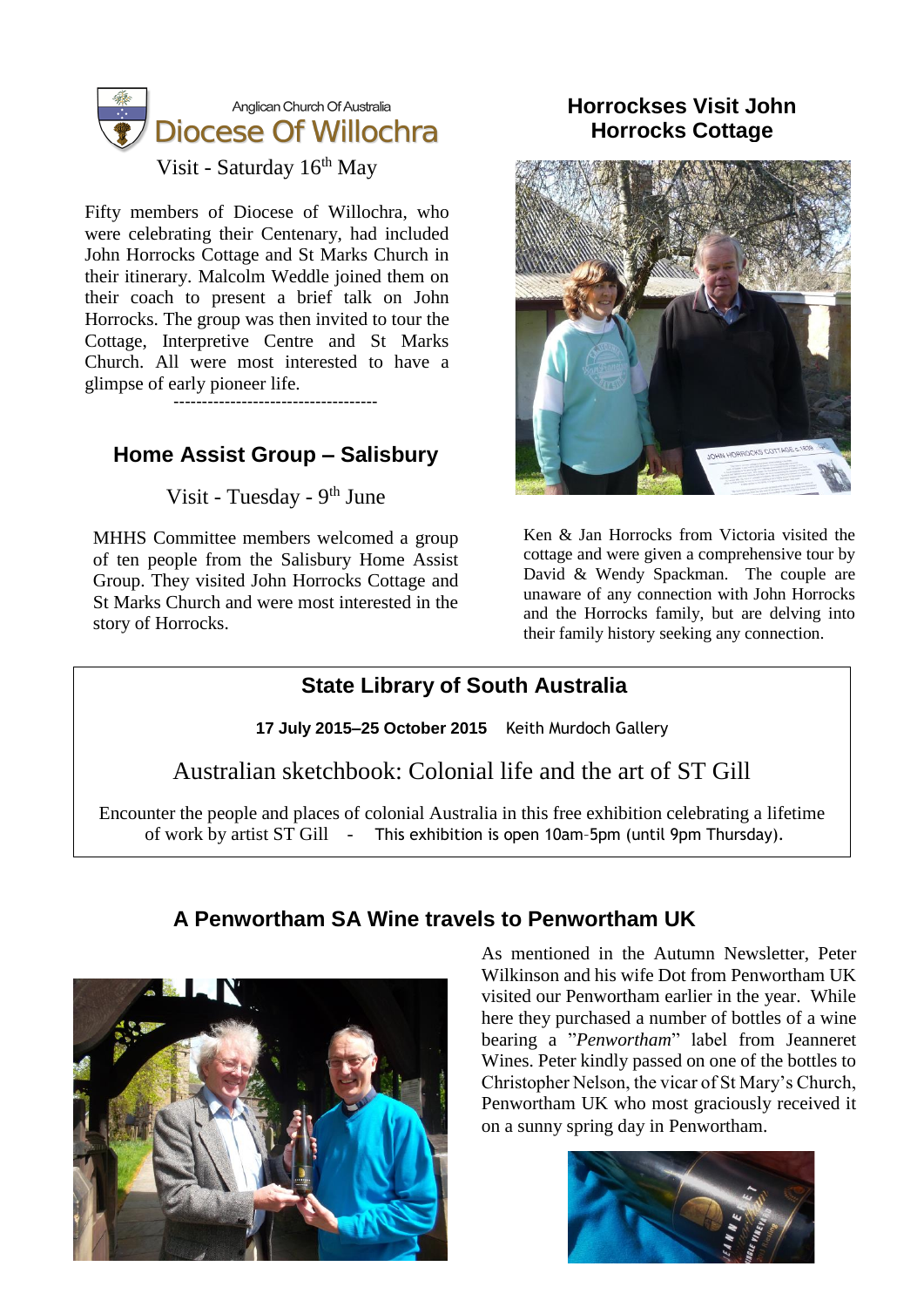#### **A Tale of Two Graces**

The wonder of Grace Darling's 1838 rescue of nine shipwreck survivors captured the hearts of the world. Grace was only 21 years of age when as she peered out of the window of the Longstone Lighthouse in the Farne Islands off the coast of Northumbria in England she spotted a shipwreck. She and her father William Darling observed people moving on a nearby rock and decided to launch a rescue effort.





Over the next two hours Grace and her father battled strong winds and rough seas in their 6 metre boat to rescue nine people from the wreck of the SS Forfarshire. Grace had to manoeuvre the vessel singlehanded while her father assisted the survivors.

Australia's own Grace – Grace Bussell (later Mrs. F. Drake-Brockman)

28 years after Grace Darling's courageous rescue, a young girl from the Margaret River Region in Western Australia became known as the 'Grace Darling of the West' for her own heroism. In the early hours of 1 st December 1876, Sam Isaacs – an indigenous stockman employed by the Bussell family – rushed into the family homestead bearing terrible news of a tragedy unfolding some 20 kilometres away. Grace Bussell, only 16 years old, acted quickly – she and Sam galloped to Calgardup Bay where the steamer SS Georgette had leaked, steadily sinking among ferocious waves. Two women and five children drowned. Others floundered helplessly.





Then as the Inquirer & Commercial News recounted on 31 January 1877:

*They were all in the water and in the greatest danger when, on the top of a steep cliff, appeared a young lady on horseback…They did not think a horse could come down that cliff, but down that dangerous place this young lady rode a speed –Grace Bussell urged her horse into the boiling surf, and out beyond the second line of roaring breakers..*

Struggling on horseback through the unruly tides, Grace and Sam spent four exhausting hours rescuing 50 survivors. Grace was awarded a silver medal by the Royal Humane Society for her bravery (while Sam received bronze and sadly far less recognition). Much like her English namesake, Grace Bussell's courage resounded throughout the world.